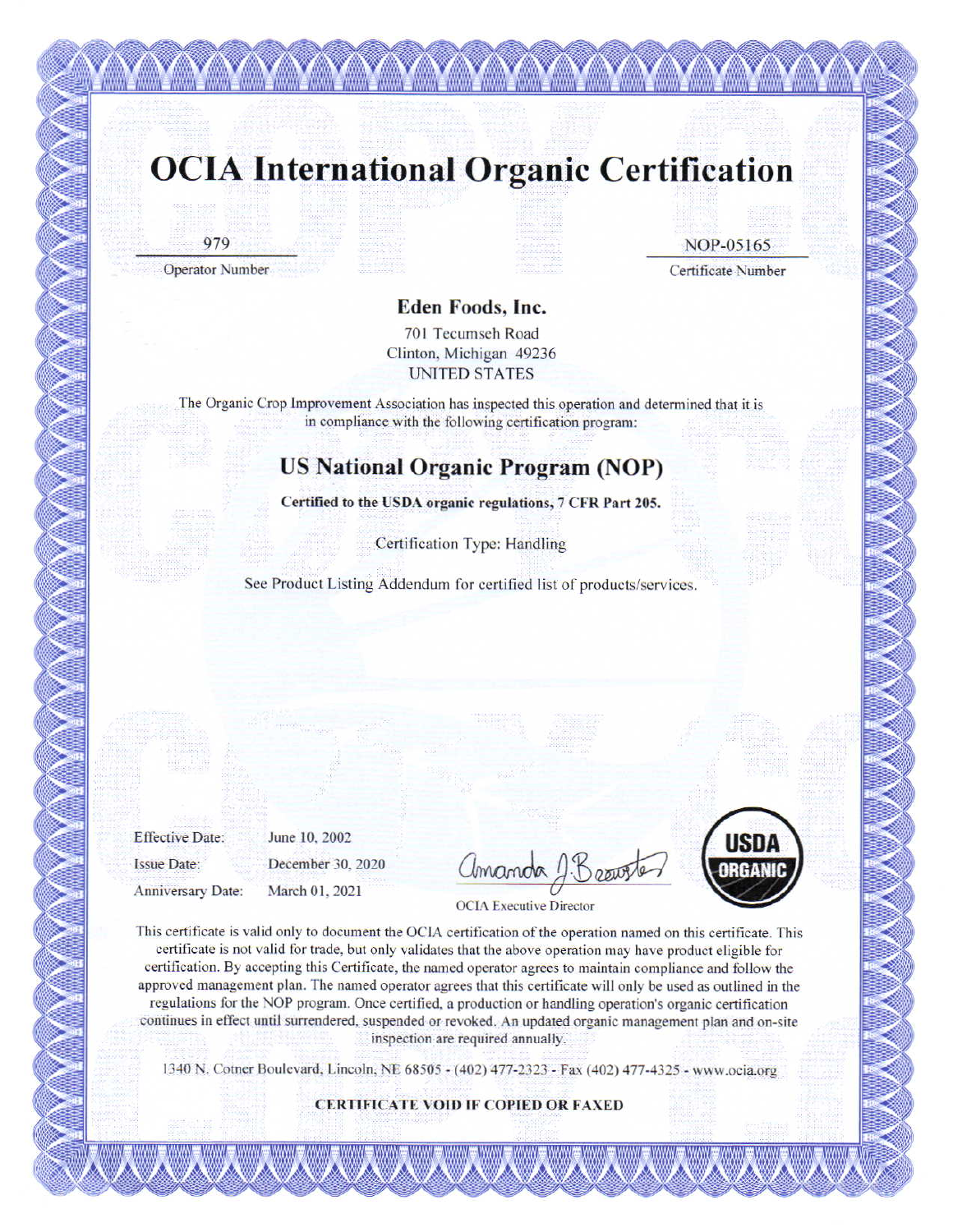

# **Organic Product Listing Addendum**

Eden Foods, Inc. 701 Tecumseh Road Clinton, Michigan 49236 **UNITED STATES** 

OF IMPROVEMENT

 $INTL$ 

Operator ID: 979 Date of Issuance: 01/05/2021 Season: 2020

This Organic Product Listing Addendum verifies the specific products and programs for which the client was certified by OCIA International on the date of issuance. For verification of the current organic status of the operation, please request a copy of the operation's organic certificate(s) or contact OCIA International or any OCIA Regional Office.

| Certified in accordance with the terms of the U.S.- Canada Organic Equivalency<br>Arrangement<br>Product/Service | <b>Brands</b> | <b>Status</b> |
|------------------------------------------------------------------------------------------------------------------|---------------|---------------|
| Almonds - Almonds, Dry Roasted,                                                                                  | Eden          | Organic       |
| Almonds - Tamari Almonds, Dry<br>Roasted                                                                         | Eden          | Organic       |
| Apple Sauce - Apple Cherry Sauce,<br>Organic                                                                     | Eden          | Organic       |
| Apple Sauce - Apple Cinnamon<br>Sauce, Organic                                                                   | Eden          | Organic       |
| Apple Sauce - Apple Sauce, Organic                                                                               | Eden          | Organic       |
| Apple Sauce - Apple Strawberry<br>Sauce, Organic                                                                 | Eden          | Organic       |
| Apples - Organic Apples, bulk                                                                                    | Eden          | Organic       |
| Barley - Barley Malt Syrup, Organic                                                                              | Eden          | Organic       |
| Barley - Pearled Barley                                                                                          | Eden          | Organic       |
| Beans - Aduki Beans                                                                                              | Eden          | Organic       |
| Beans - Aduki, OG Canned                                                                                         | Eden          | Organic       |
| Beans - Baked Beans with Sorghum,<br>OG Canned                                                                   | Eden          | Organic       |
| Beans - Black Beans, Dry                                                                                         | Eden          | Organic       |
| Beans - Black Sovbeans                                                                                           | Eden          | Organic       |

Standards and documentation available from OCIA. Page 1 of 54